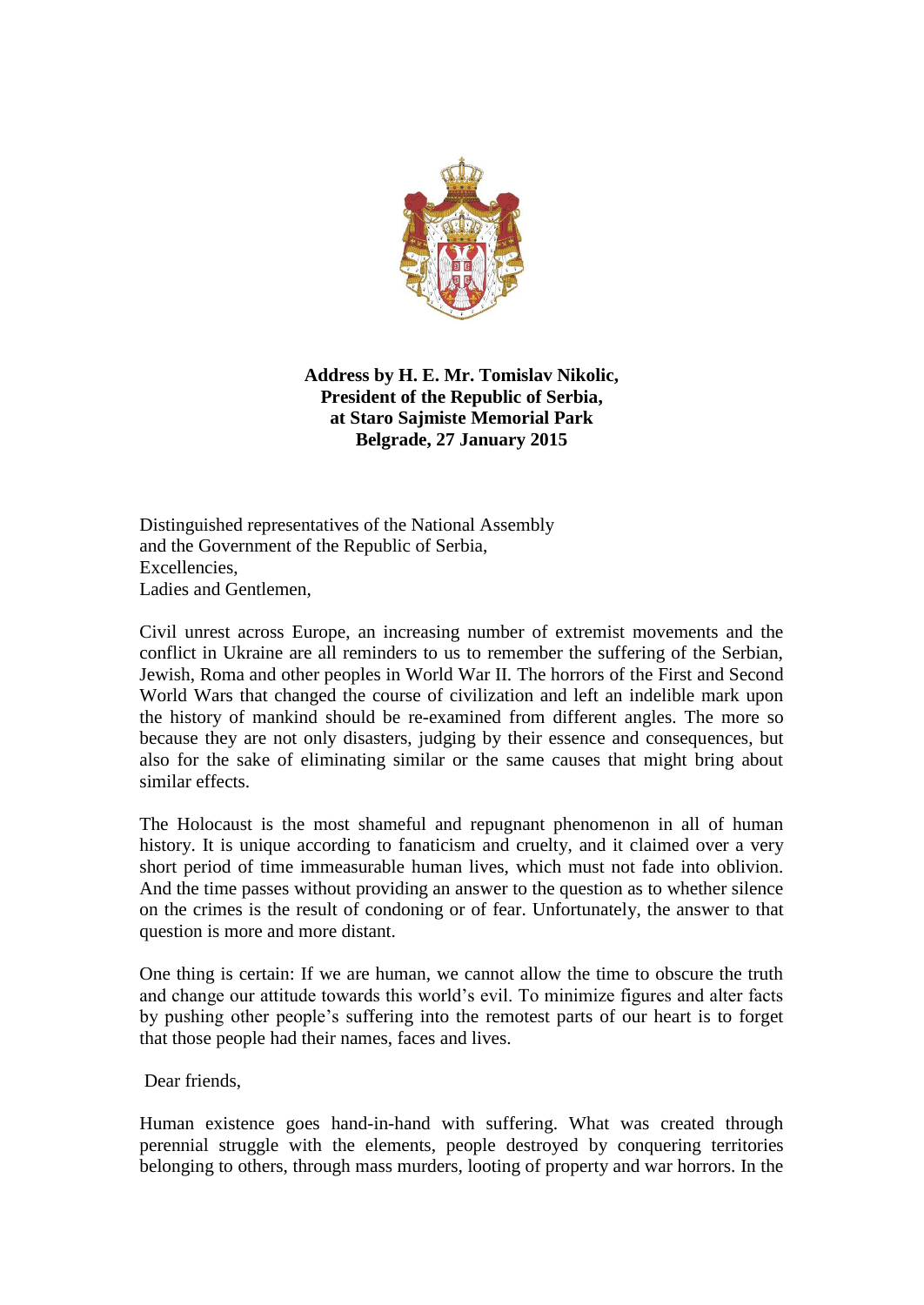$20<sup>th</sup>$  century, we shamed ourselves by fighting two World Wars which were remembered as the worst devastations in terms of their scale and ferocity in all the history of humanity. World War II, which will be the reason for our getting together here as long as Serbia exists, has left the mark of bald evil. More than 55 million people were killed and one nation faced extermination and perishing. That was the courageous and proud people of Israel.

Serbia points out its commitment to the Statement of December 2014 made by the International Holocaust Remembrance Alliance. The Holocaust has been for decades now the subject of study of lawyers and historians. The former have studied it in their efforts to have justice done and to punish the perpetrators and their accomplices, while the latter are in search of the truth that will answer the questions, remove doubts, explain the causes and expose the purpose of the crimes committed. Doubting facts and evidence is neither possible nor permissible, but the quest for explanation and the study of the downfall of morals and the disease of the human mind, go on regardless. Fascism has brought people, through discipline, to commit unforgivable crimes and mobilized masses on the path of self-destruction. Fascism managed to blend the incompatible: the interests of major capital, politicians and the poor.

Hitler's ideology and propaganda revolved around the simple and one-sided thesis of telling a lie first and then repeating it incessantly. Hitler misled the masses in a cabaret style by adding a suggestive but hypnotic spice to his speeches. "Our German people needs the suggestive power lying in self-confidence. This self-confidence must be instilled in the young members of our nation since childhood. The training must be based on the conviction that the German young man is unconditionally superior to others. This implies self-confidence without experience and acceptance of suggestions while ignoring own observations".

The backbone of Nazi ideology was the super-man, Caucasian of godly attributes, having little pensive elements; they were all given beforehand. The enemies epitomized first and foremost in the Jews were those electrons countering the role played by the ideological proton. Why have they been chosen? Perhaps, the perilous feature of that minority was that they were overrepresented among prestigious occupations, especially in the arts, finance and science. This fact had its social and political causes without putting any blame on the Jews whatsoever. The Nazis described them as a bunch of alien usurers and parasitic philistines, hostile to anything German. They depicted better-off Jews as initiators of wrongdoings against the Germans and as the cause of the economic downturn and inflation of the 1920s.

This is how Sloterdijk pinned down the roots of this hatred in the right way: "By mass killings, the fascists wanted to smash the mirror that the Jewish nation, by their mere existence, held in front of the fascistic arrogance. For a fascist, the inflated heroic Mr. Nobody could be best seen through by the Jews who, taught by their own tradition of suffering, were ironical of any demonstration of force".

Eine kühne Jude (the insolent Jew) became the main watchword of fascism. It was an adaptable, unimposing, and persistent living philosophy of the Jewish people that the grand German fascists resented so much to build extermination camps for those who stood in the way of their excellence.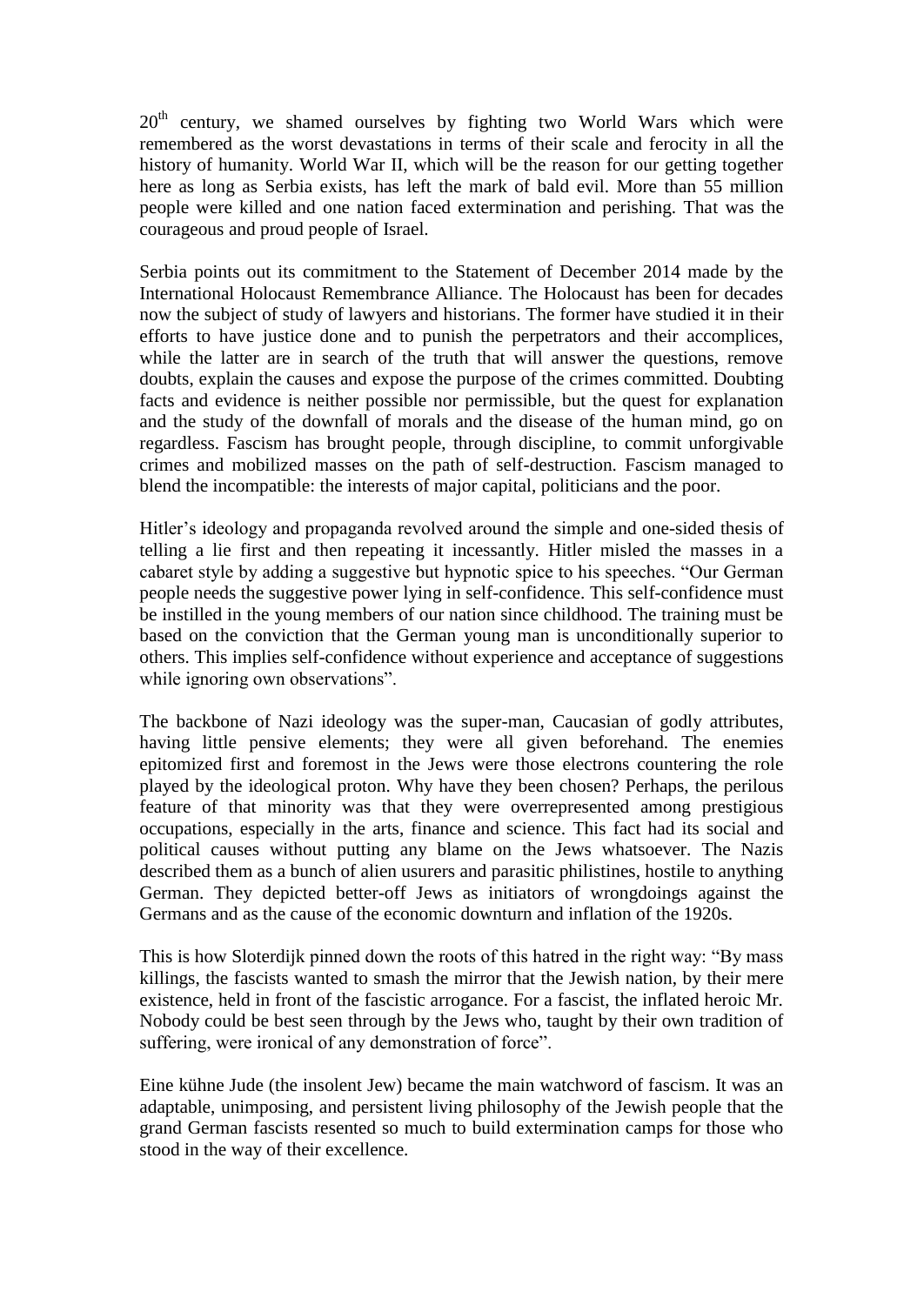In addition to the alleged moral, religious, racial and practical justification, the Jewish people were portrayed as the most responsible culprit for all their misfortunes, serving as the basis for German unification. Himmler gave instructions to his underlings in this way: "All the Jews we can lay our hands on must be exterminated without exception. If we fail now to destroy the biological basis of Jewishness, they will destroy the German nation one day"...

Anti-Semitism was to serve as an idea that will bind together all of the German people and strongly unite the whole of Europe under German leadership. Anti-Semitism spread even beyond German borders by propaganda identifying the Jews as culprits for all the problems and the hard living conditions. This thesis is of course false; it was launched in order to incite anti-Semitic sentiments among other nations as well, nations that will themselves be the next in line for extermination in the next wave.

As the war years elapsed, the mass annihilation techniques advanced and the most fragile hearts turned into stone. Lines of innocent people entered death chambers to the tunes of Wagner's *Götterdämmerung*. "Move", hissed a German soldier nervously at the camp inmates, as they entered the gas chamber. "It will take about 12 minutes; they are scratching and scraping, but to no avail", said the head of the camp to his new colleague. "When you open the door, the sight will not be very pleasant, but the job will be done", he noted mechanically. Everyone fabricated their own reasons for such extermination of Jews: Himmler considered it clearance of lice, Eichmann saw it as a political instrument and for the Fuehrer it was the beginning and the end of his view of the world.

Dear friends,

There were around 35 000 Jews living in Serbia alone before the outbreak of the Second World War, experiencing, under occupation, phases of discrimination, deprivation, plunder, to the ultimate goal of total extermination. In all the territories of the Kingdom of Yugoslavia more than 67 000 Jews and

650 000 Serbs were killed. Staro Sajmiste, where we are now standing, is one of the sites of execution which reminds us also of the tragic fates of the innocent people that went untold, as the mouths of the victims were eternally silenced. Are there any words that could describe that suffering, can we fathom what had happened before the eyes of victims and their executioners?

Distinguished guests,

Serbia will never forget the crimes committed against its own and the friendly Jewish people. I will recall that this year we are marking an important common anniversary: the anniversary of defeat of fascism.

Wired fences of the camp for the extermination of a people were pulled down 70 years ago. There were people behind the walls who, in order to survive, built walls inside them, people who no longer believed that life was possible, that freedom was possible. The efforts to reveal the truth of the plight during the Holocaust have been made for seventy years, and to familiarize the greatest possible number of people with the truth. Will the truth be remembered by the future generations, depends on each and every one of us. For this reason, insistence on commemorating the anniversary of the defeat of fascism is more important today than ever before.